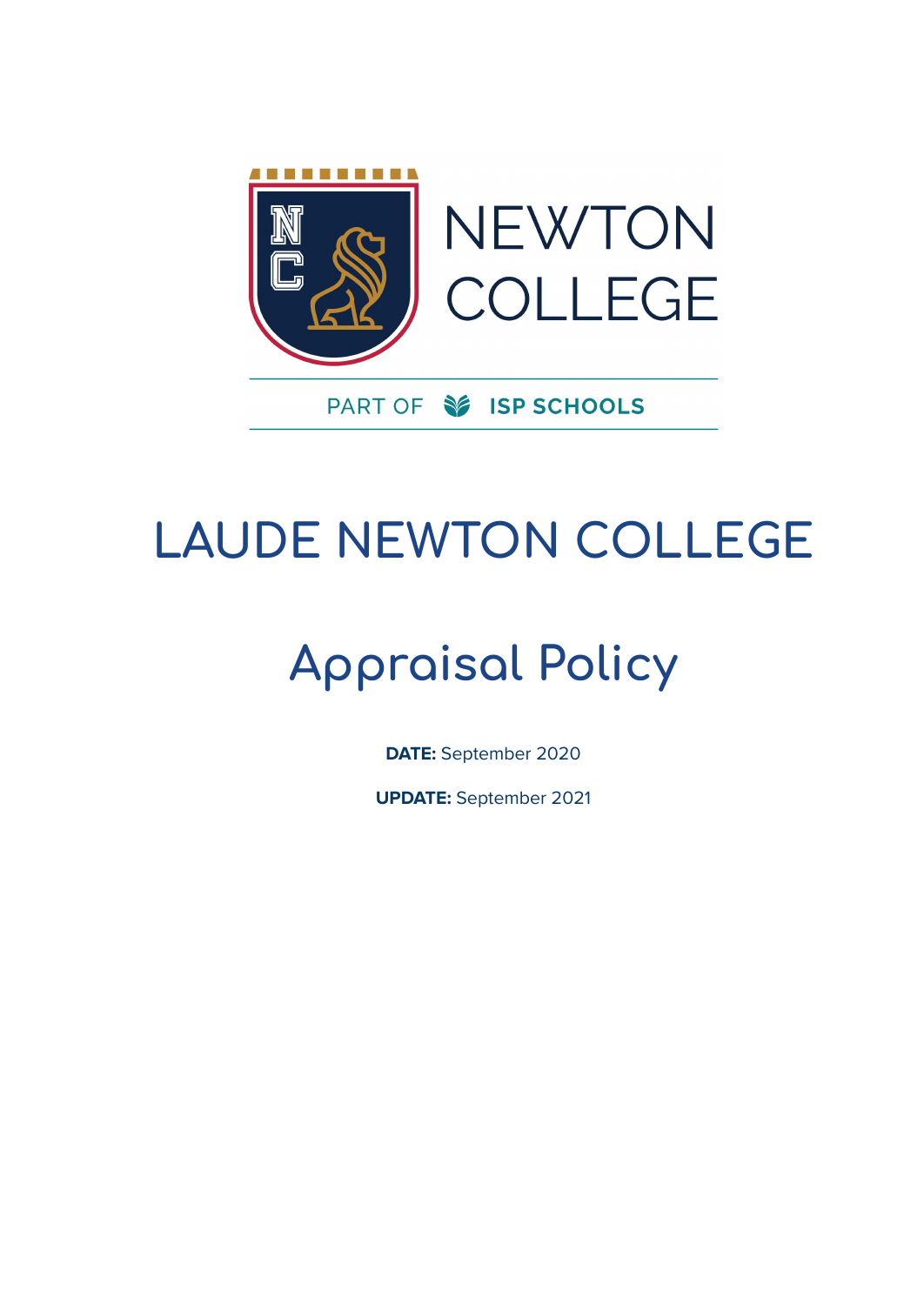## <span id="page-1-0"></span>**Index**

| <b>Index</b>                                                                                 | $\overline{\mathbf{2}}$ |
|----------------------------------------------------------------------------------------------|-------------------------|
| Introduction:                                                                                | 1                       |
| Purpose.                                                                                     | 1                       |
| Policy document structure.                                                                   | 1                       |
| Section A: Appraisals.                                                                       | $\overline{\mathbf{2}}$ |
| 1. Our philosophy for Teaching and Learning.                                                 | $\overline{2}$          |
| 2. The aim of the policy and scope of application.                                           | $\overline{2}$          |
| Have the skills and support they need to carry out their role effectively.                   | $\overline{2}$          |
| Ensure that their role positively impacts learning and development.                          | $\overline{2}$          |
| Can continue to improve their professional practice and to develop further in<br>their role. | 2                       |
| 3. The Appraisal Period.                                                                     | $\overline{2}$          |
| 4. Appointing Appraisers.                                                                    | 3                       |
| 5. Setting Goals.                                                                            | 3                       |
| 5.1. General.                                                                                | 3                       |
| 5. 2. Teaching Staff.                                                                        | 3                       |
| 6. Reviewing Performance.                                                                    | 4                       |
| 6.1. "Looking for learning".                                                                 | 4                       |
| 6.1.1. Teachers' Performance.                                                                | 4                       |
| 6.1.2. Staff with other Responsibilities.                                                    | 4                       |
| 6.1.3. Assistants and support Staff.                                                         | 4                       |
| 6.2. Development and Support.                                                                | 4                       |
| 6.3. Feedback.                                                                               | 5                       |
|                                                                                              |                         |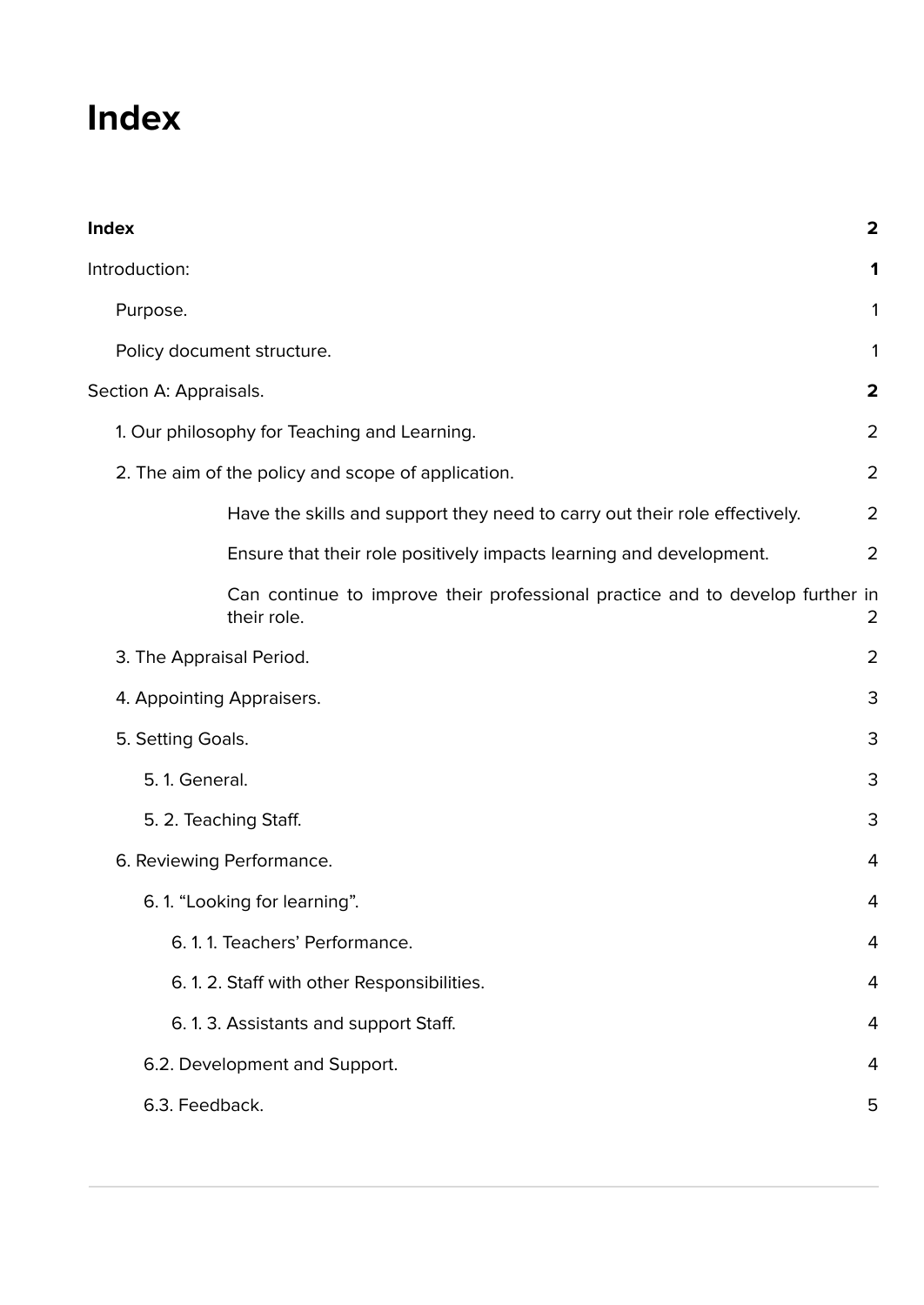| 7. Transition to Capability Procedures.                                                                               | 5  |  |  |
|-----------------------------------------------------------------------------------------------------------------------|----|--|--|
| 8. Annual Assessment.                                                                                                 | 5  |  |  |
| 9. Confidentiality.                                                                                                   | 6  |  |  |
| 10. Monitoring and Evaluation.                                                                                        | 6  |  |  |
| 11. Status of Policy and Review                                                                                       | 6  |  |  |
| <b>SECTION B: SCHOOL IMPROVEMENT PLAN.</b>                                                                            | 7  |  |  |
| <b>Section D: Appraisal organogram structure</b>                                                                      | 8  |  |  |
| <b>Section D: Appendix.</b><br>9                                                                                      |    |  |  |
| Appendix 1:<br>9                                                                                                      |    |  |  |
| 1. Teachers' Standards.<br>9                                                                                          |    |  |  |
| 1.1. Teaching:<br>9                                                                                                   |    |  |  |
| 1. 2. Personal and Professional Conduct.<br>12                                                                        |    |  |  |
| 13<br>Appendix 2:                                                                                                     |    |  |  |
| Please complete this with your designated appraiser and email to your Appraiser<br>and copy to your Stage Coordinator | 13 |  |  |
| What have been your achievements in the last 12 months or since taking up<br>appointment if sooner?                   | 13 |  |  |
| 2. What are your targets for the coming academic year?How are you going to<br>achieve them?                           | 13 |  |  |
| We have set two targets for all teaching staff by stages- please do not amend<br>these                                | 13 |  |  |
| Appendix 3:<br>15                                                                                                     |    |  |  |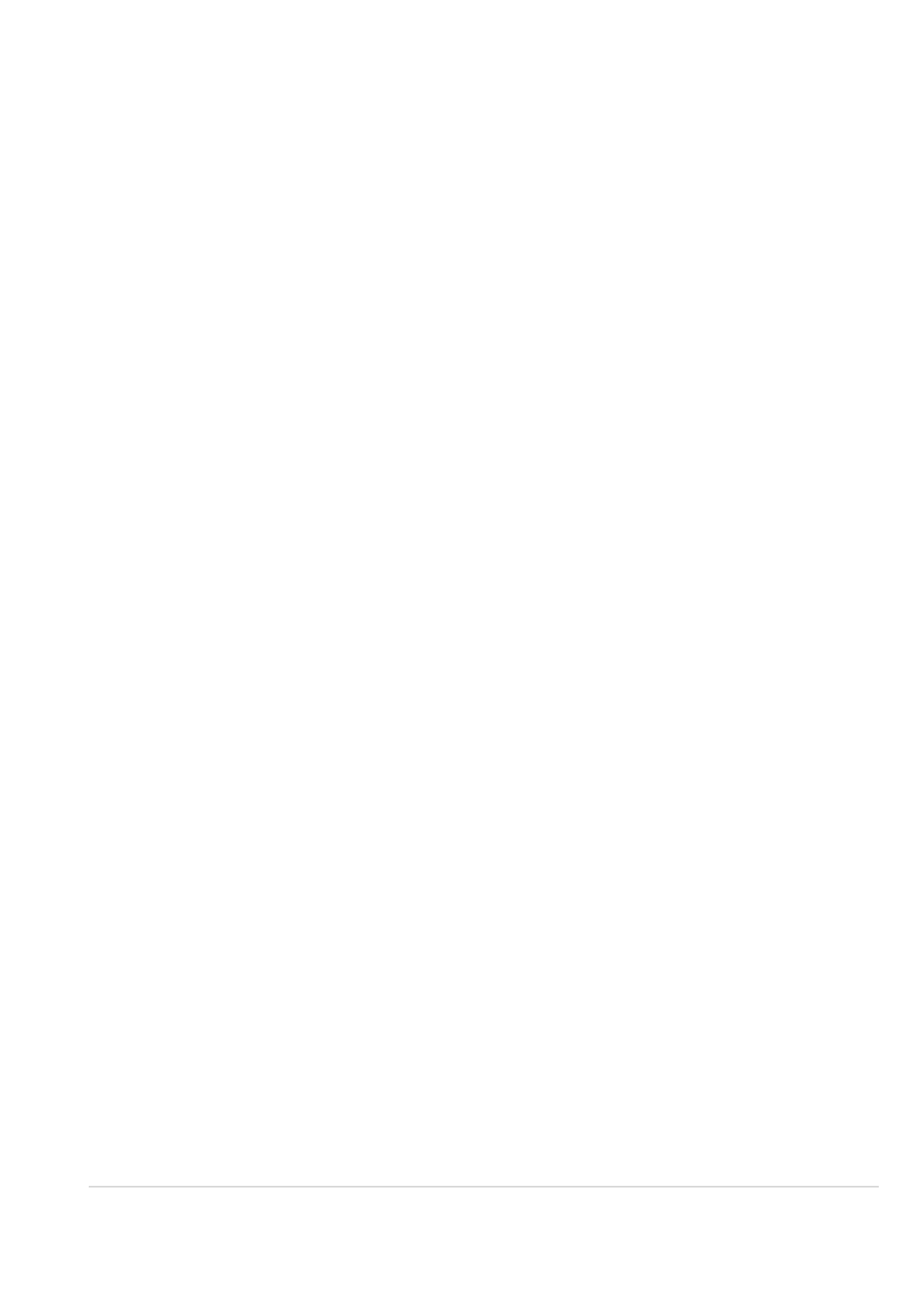## <span id="page-4-0"></span>**Introduction:**

### <span id="page-4-1"></span>**Purpose.**

Appraisal in Newton will be a supportive and developmental process designed to ensure that all teachers have or fully develop the skills and access to support they need to carry out their role effectively. It will help to ensure that teachers are able to continue to improve their professional practice and to develop as teachers.

Appraisal policy establishes the principles that apply to all teaching staff working at Newton for a period of one term or more.

This policy does not apply to teaching staff those on contracts of less than one term, teachers undergoing induction (i.e. NQTs) and those who are the subject of capability procedures or a specific performance improvement plan (see more information later in document).

## <span id="page-4-2"></span>**Policy document structure.**

This document is structured in four sections:

Section A: covers everything related to the operation of the Appraisal.

Section B about School Improvement plan and general improvement goals of the year..

Section C: Appraisal Organogram Structure

Section D: Includes three annexes about the teacher standards and the two templates that we will use for the next academic year.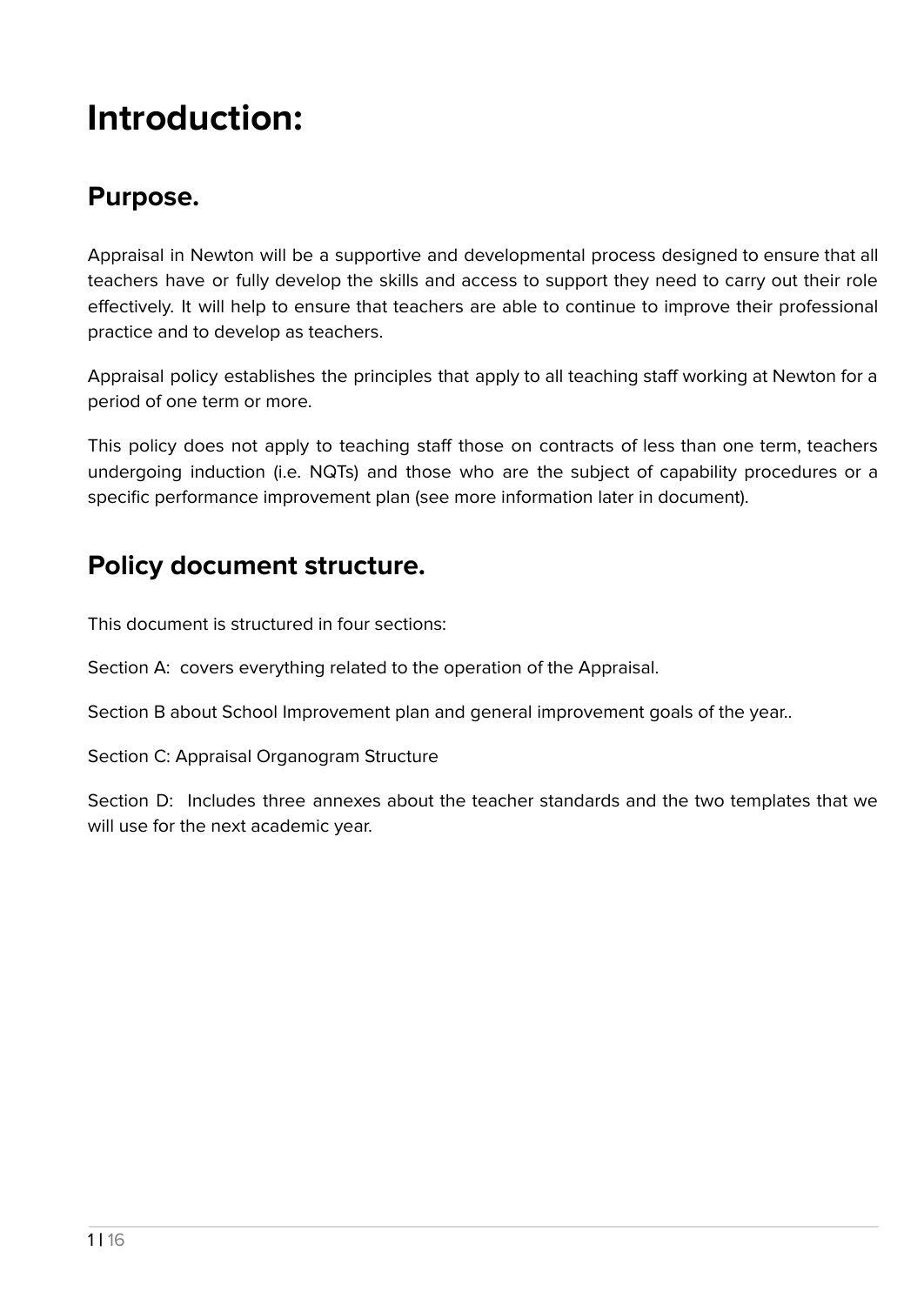## <span id="page-5-0"></span>**Section A: Appraisals.**

### <span id="page-5-1"></span>**1. Our philosophy for Teaching and Learning.**

As a school community we are all learners, adults and children alike. We aim to foster in our learners a life-long love of learning while developing the skills, knowledge and understanding to achieve to the best of our abilities. As learners we thrive best in a warm and secure environment where we are accepted and valued while developing the attitudes and dispositions to be happy, caring and creative learners for life.

#### <span id="page-5-2"></span>**2. The aim of the policy and scope of application.**

This policy sets out the framework for a clear and consistent assessment of the overall performance of staff at the school and for supporting their development within the context of the school's plan for improving educational provision and performance, the standards expected of teachers (see Section D- Appendix A "Teachers' Standards") and the role expectations of support staff.

The appraisal system in this school is intended to be a supportive and developmental process designed to ensure that all members of staff:

- Have the skills and support they need to carry out their role effectively.
- Ensure that their role positively impacts learning and development.
- <span id="page-5-3"></span>● Can continue to improve their professional practice and to develop further in their role.

This policy applies to all teaching staff employed by the school except those on contracts of less than one term, teachers undergoing induction (i.e. Newly qualified teachers) and those who are the subject of capability procedures or a specific performance improvement plan.

### <span id="page-5-4"></span>**3. The Appraisal Period.**

The appraisal period will run for ten months from September to July for all staff.

Employees who are engaged on a temporary or fixed term contract likely to last for less than one year will have their performance managed in accordance with the principles underpinning this policy. The length of the appraisal period will be determined by the known or likely duration of the contract. There will be a mid year appraisal review in February.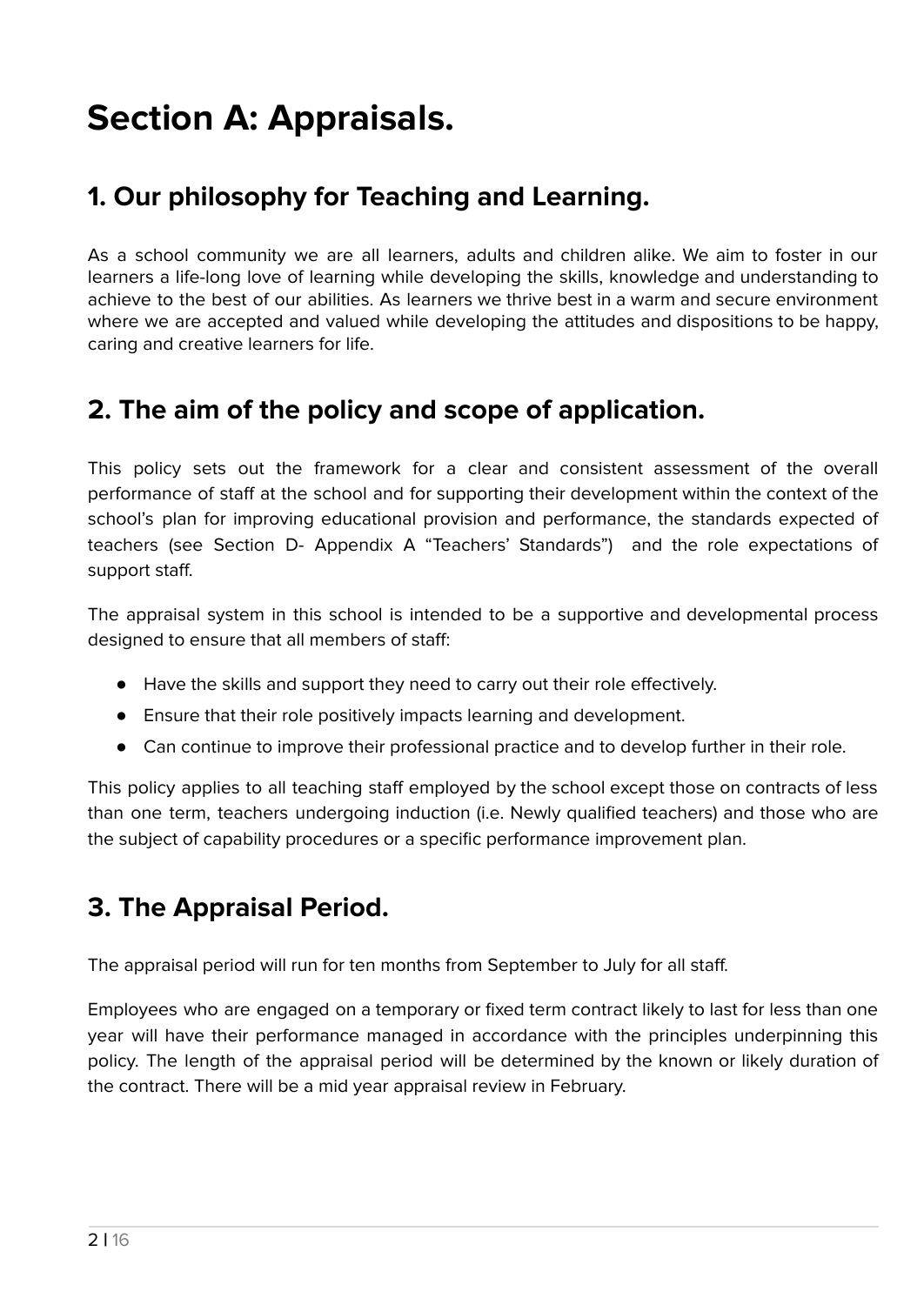### <span id="page-6-0"></span>**4. Appointing Appraisers.**

Members of the Senior Leadership team will be appraised by the Headteacher and then the Heads of Stages will appraise other members of staff.

Normally appraisals will be completed by the Heads of Stages and Key Stage Coordinators.

## <span id="page-6-1"></span>**5. Setting Goals.**

#### <span id="page-6-2"></span>**5. 1. General.**

Goals for each member of staff will be set before, or as soon as practicable after, the start of each appraisal period.

The goals set for each appraisee will be 'SMART', this is Specific, Measurable, Achievable, Realistic and Time-bound and will be appropriate to the individual's role and level of experience.

The teaching standards will be used as a basis for goals as well as the School Improvement plan.

The appraiser and appraisee will seek to agree the goals. Where this is not possible, the appraiser will determine the goals. goals may be revised if circumstances change.

All teaching staff will be required to complete an appraisal form (see Section D- Appendix 2 "Self-Appraisal Form") before the appraisal meetings.

#### <span id="page-6-3"></span>**5. 2. Teaching Staff.**

The goals set for each teacher will, if achieved, contribute to the school's plans for improving the school's educational provision, performance and improving the education of students at the school. This will be ensured by quality assuring all goals against the school improvement plan.

Teachers will have three goals based on the whole school improvement plan by stages and one or more personal goals from the teaching standards.

It is recognised that the process of objective setting will be more appropriate to some support staff roles than others and that therefore it may not be practicable in all cases to set formal goals. Although the appraisal process may require adaptation for different roles, we will continue to ensure that all employees have the opportunity to have their performance reviewed on an annual basis.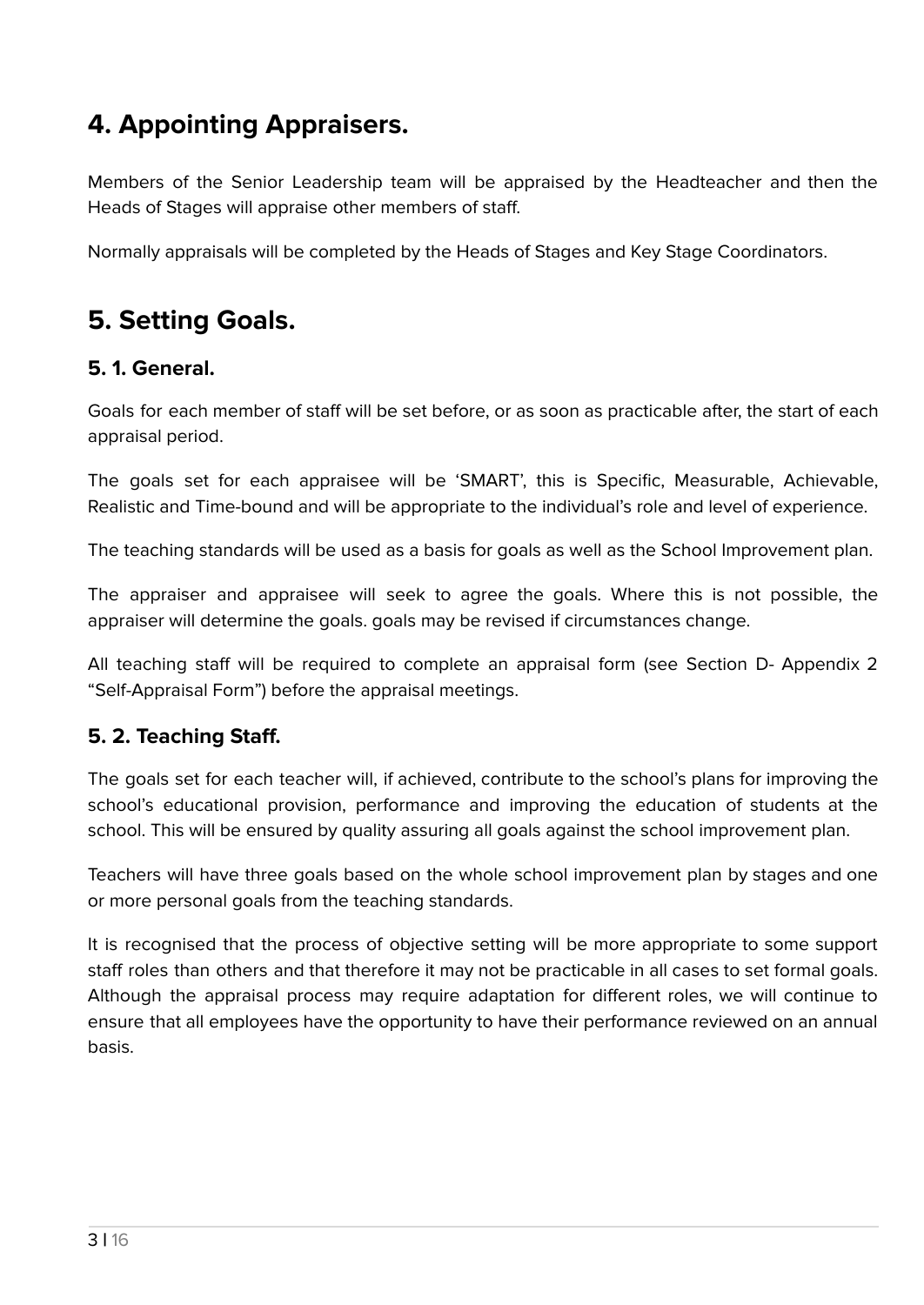## <span id="page-7-0"></span>**6. Reviewing Performance.**

#### <span id="page-7-1"></span>**6. 1. "Looking for learning".**

#### <span id="page-7-2"></span>**6. 1. 1. Teachers' Performance.**

In Newton we believe that carrying out looking for learning visits is important both as a way of assessing the learning that each teacher is responsible for in order to identify any particular strengths and areas for development they may have and of gaining useful information which can inform school improvement more generally. All visits will be carried out in a supportive fashion.

The amount and type of classroom visits will depend on the individual circumstances of the teacher and the school overall needs.

In addition to this, the appraiser will discuss, and wherever possible agree with each teacher, the evidence base to be used for assessment at the end of the appraisal period. The evidence base may vary according to the chosen goals and any development focus but is likely to include the following:

- Lesson plans/ schemes of learning..
- Book scrutiny.
- Assessment data.
- Pupil progress data.
- Results of internal and external examinations.
- Students and parental surveys, etc.

#### <span id="page-7-3"></span>**6. 1. 2. Staff with other Responsibilities.**

SLT and teachers who have responsibilities outside the classroom should also expect to have their performance of those responsibilities observed and assessed.

#### <span id="page-7-4"></span>**6. 1. 3. Assistants and support Staff.**

The process of reviewing support staff performance may involve a mixture of informal and formal evidence gathering and assessment.

For teaching assistants, data will normally consist of evidence of student work or progress.

For other support staff there may be evidence from project documentation or from co-workers, customers or managers which can feed into the process.

#### <span id="page-7-5"></span>**6.2. Development and Support.**

Appraisal is designed to be a supportive process which will be used to inform continuing professional development. The school wishes to encourage a culture in which all members of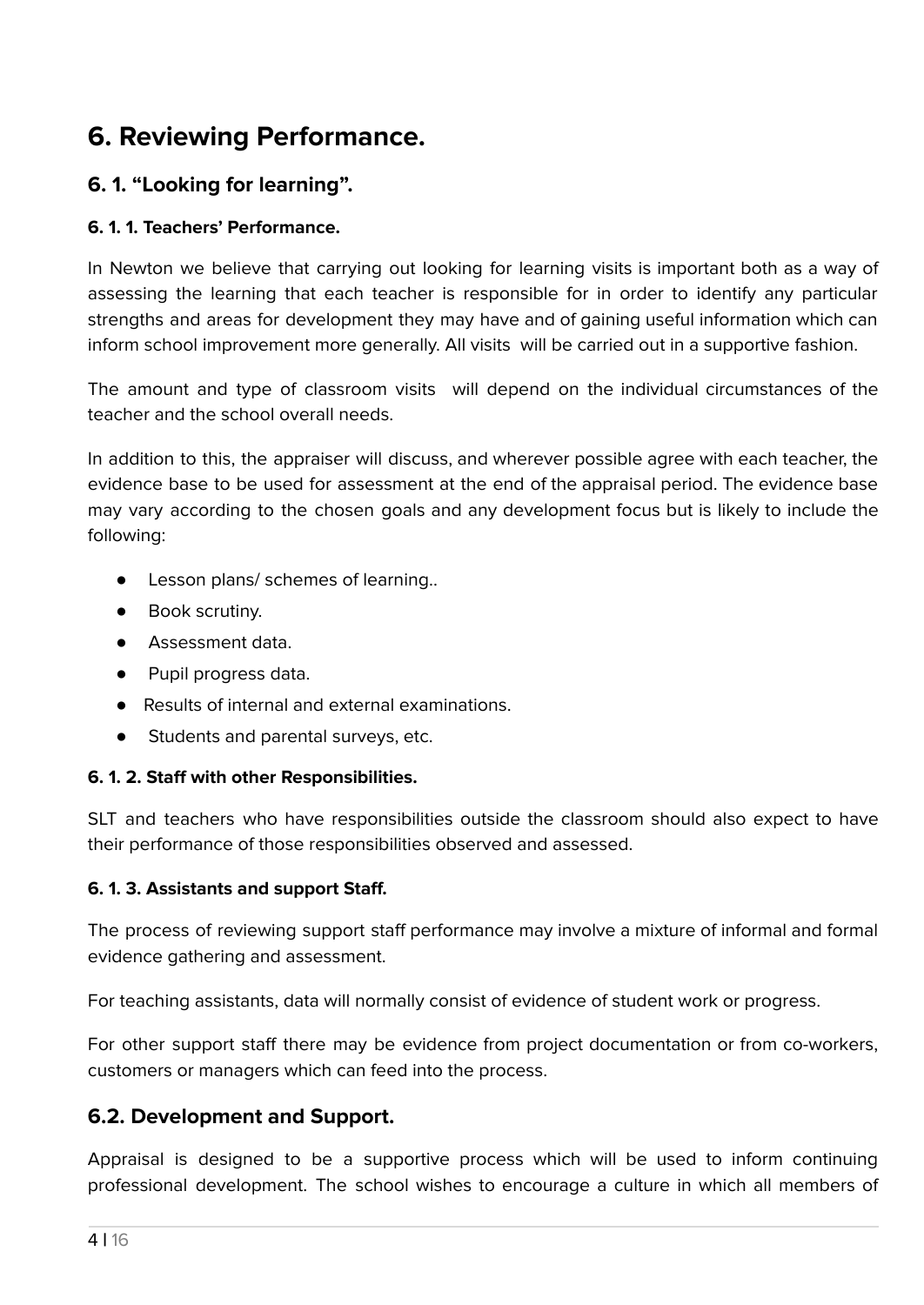staff take responsibility for improving their performance through appropriate professional development. Professional development will be linked to school improvement priorities and to the ongoing professional development needs and priorities of individual members of staff.

#### <span id="page-8-0"></span>**6.3. Feedback.**

All members of staff will receive constructive feedback on their performance throughout the year and as soon as practicable after observation has taken place or other evidence has come to light. Feedback will highlight particular areas of strength as well as any areas that need further development. Where there are concerns about any aspects of the individual's performance the appraiser will arrange to meet the member of staff to:

- Give clear feedback about the nature and seriousness of the concerns;
- Give the member of staff the opportunity to comment and discuss the concerns;
- Agree any support (e.g. coaching, mentoring, structured observations for teachers), that will be provided to help address those specific concerns;
- Make clear how, and by when, the appraiser will review progress;
- Explain the implications and process if no  $-$  or insufficient  $-$  improvement is made.

The appraisal plan will be revised as necessary to reflect any changes, such as to the goals or planned development activities. When progress is reviewed, if the appraiser is satisfied that the appraisee has made, or is making, sufficient improvement, the appraisal process will continue as normal, with any remaining issues continuing to be addressed through that process.

### <span id="page-8-1"></span>**7. Transition to Capability Procedures.**

If a teacher demonstrates serious underperformance, and has not responded to support provided within the appraisal process, the member of staff will be notified in writing that the appraisal system will no longer apply and that their performance will be managed under the capability procedure. They will be invited to a formal capability meeting to complete a personal Performance improvement plan (PIP).

In case an employee repeatedly disregards the recommendations or instructions regulated in the PIP, the Head of Stage will send a report to the Deputy Head.

#### <span id="page-8-2"></span>**8. Annual Assessment.**

This final assessment of each appraisees goals is an annual appraisal process, but performance and development priorities will be reviewed and addressed on a regular basis throughout the year and in a mid term review (see Section D- Appendix 3 "Mid-Year Appraisal Review"), or otherwise as appropriate to the role.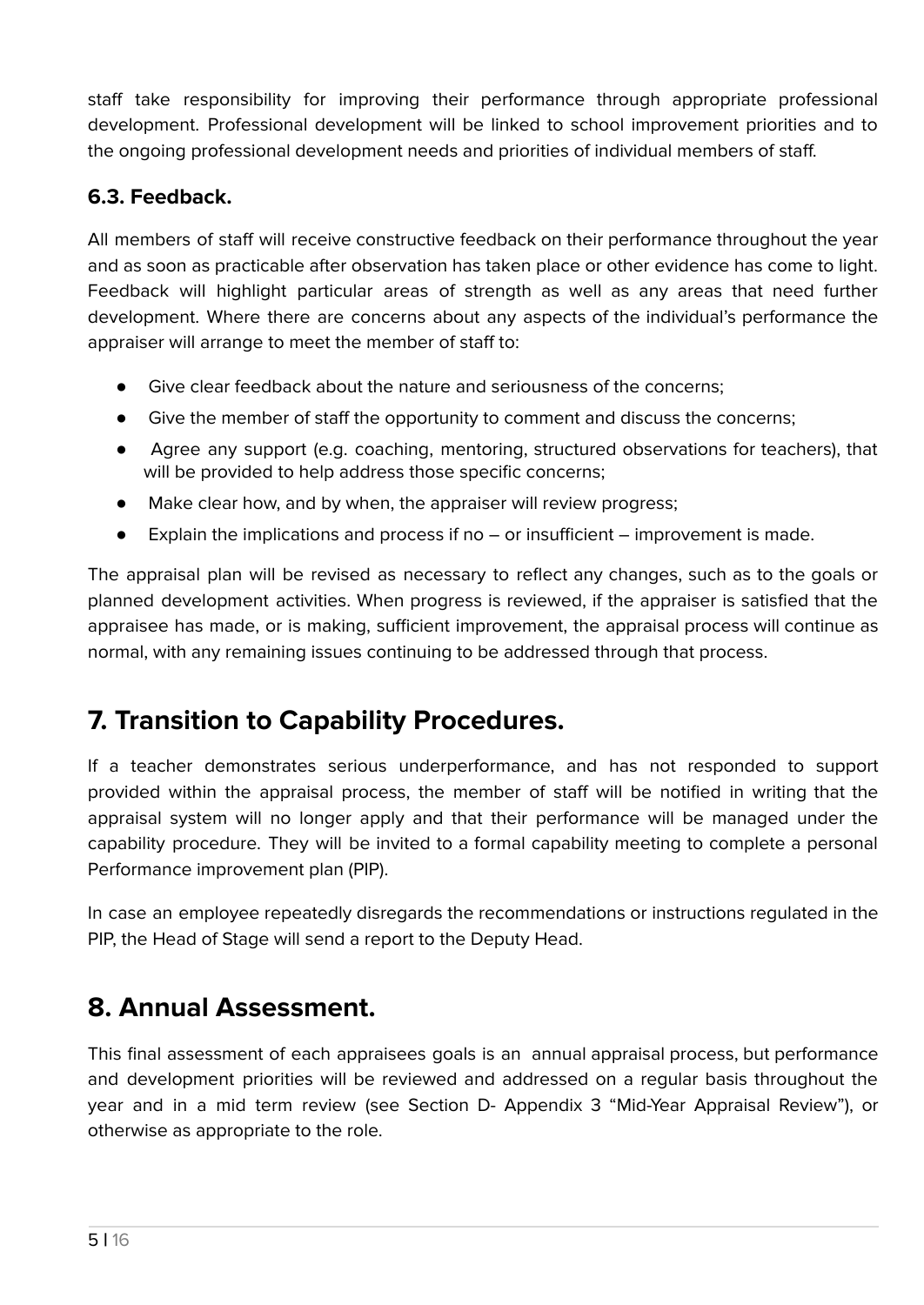The reviewer will use interim meetings to check progress against goals and that evidence gathering is on track to inform the final assessment of performance at the end of the appraisal year.

## <span id="page-9-0"></span>**9. Confidentiality.**

The appraisal process will be treated with confidentiality. However, the desire for confidentiality does not override the need for the Headteacher or Deputy Head to assure the operation and effectiveness of the appraisal system.

### <span id="page-9-1"></span>**10. Monitoring and Evaluation.**

The Senior Leadership team will monitor the operation and effectiveness of the school's appraisal arrangements.

### <span id="page-9-2"></span>**11. Status of Policy and Review**

This policy will be reviewed annually and its content and operation will be adapted as and when deemed necessary by the Senior Leadership Team.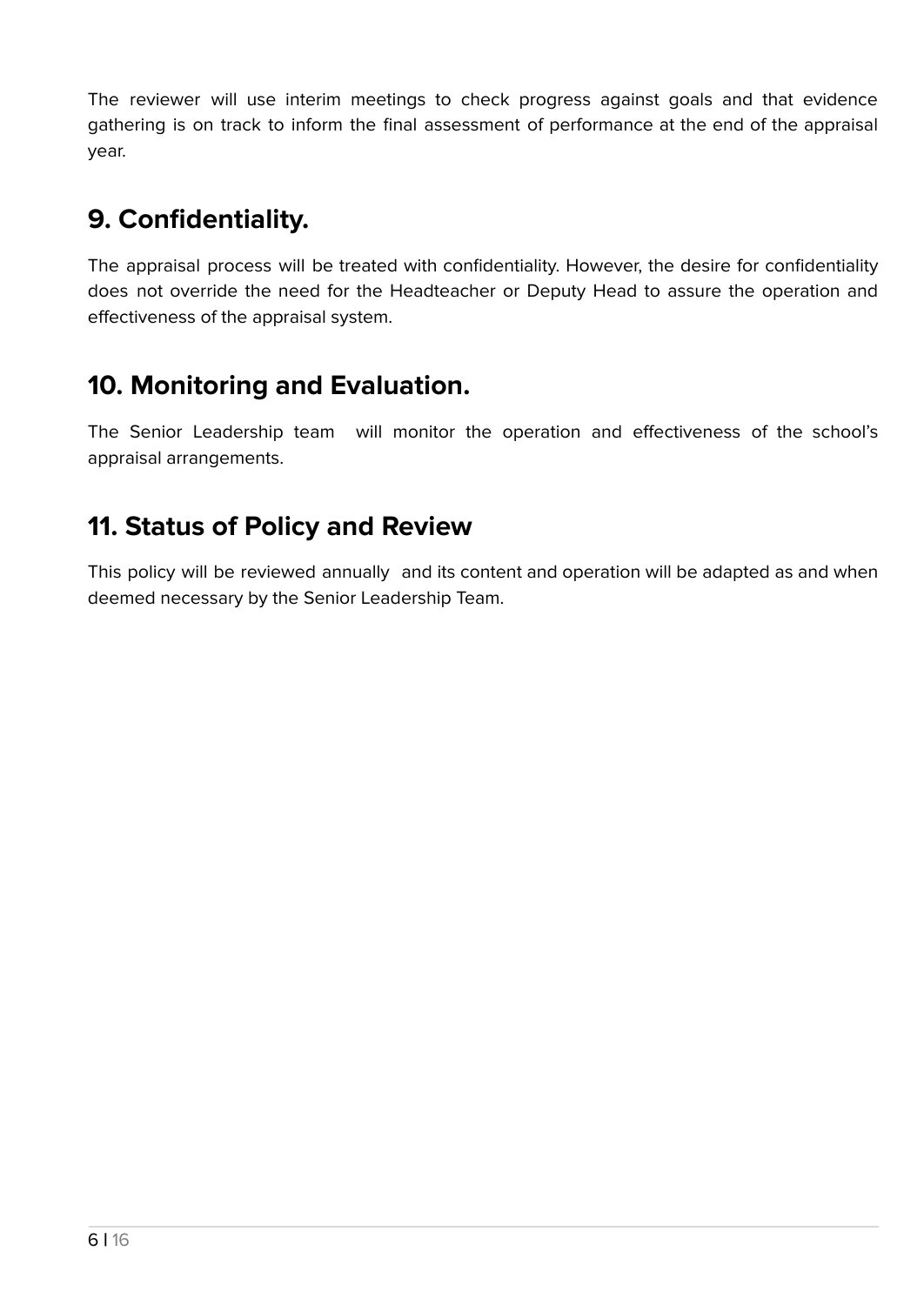## <span id="page-10-0"></span>**SECTION B: SCHOOL IMPROVEMENT PLAN.**

Annually during the month of July the staff reviews, scores and evaluates thirteen areas of the school through the School Educational Review. After analyzing the results obtained, the SLT prepares the School Improvement Plan (SIP) for the following academic year. This academic year 2020-2021 our goals are the following:

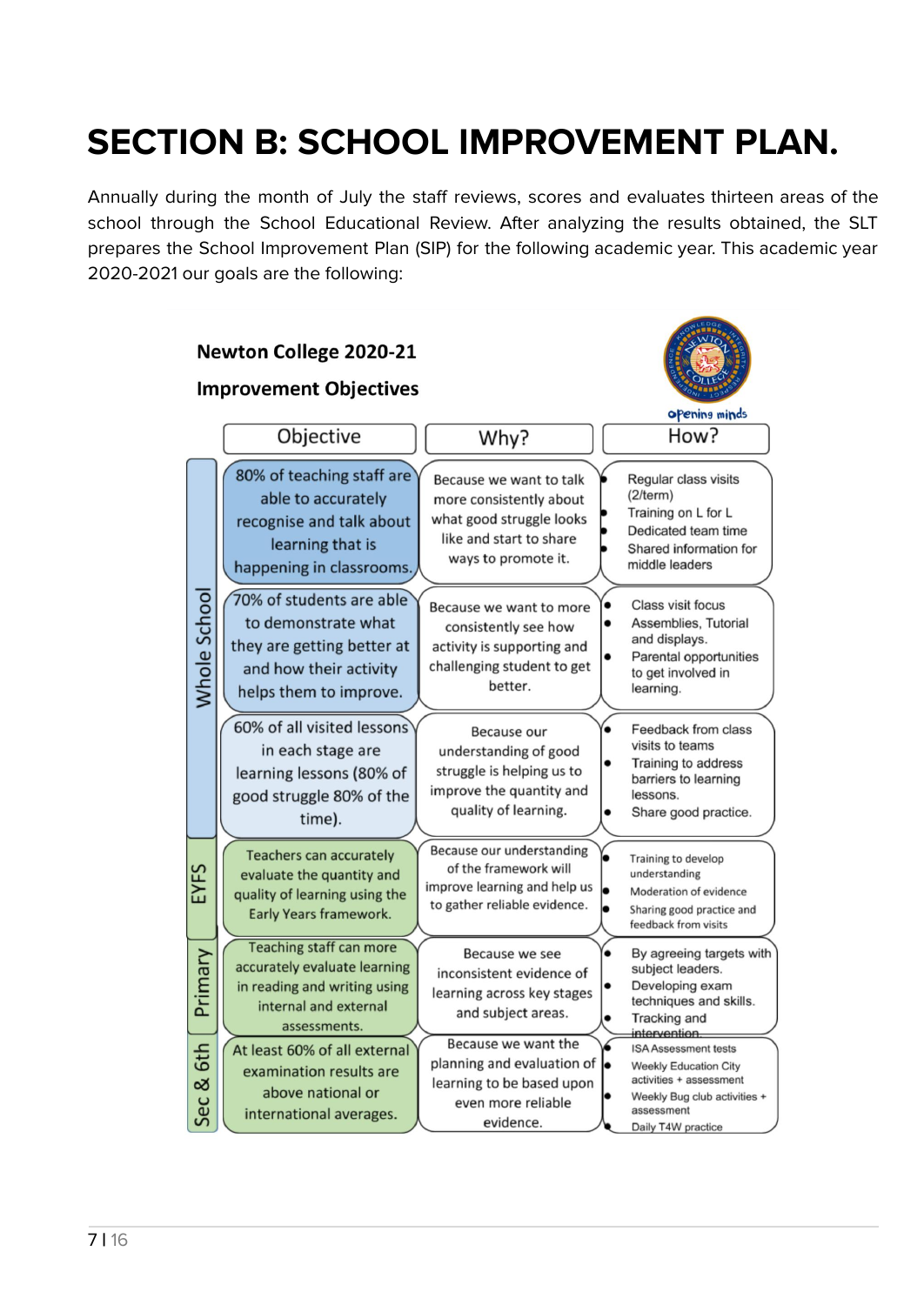## <span id="page-11-0"></span>**Section D: Appraisal organogram structure**

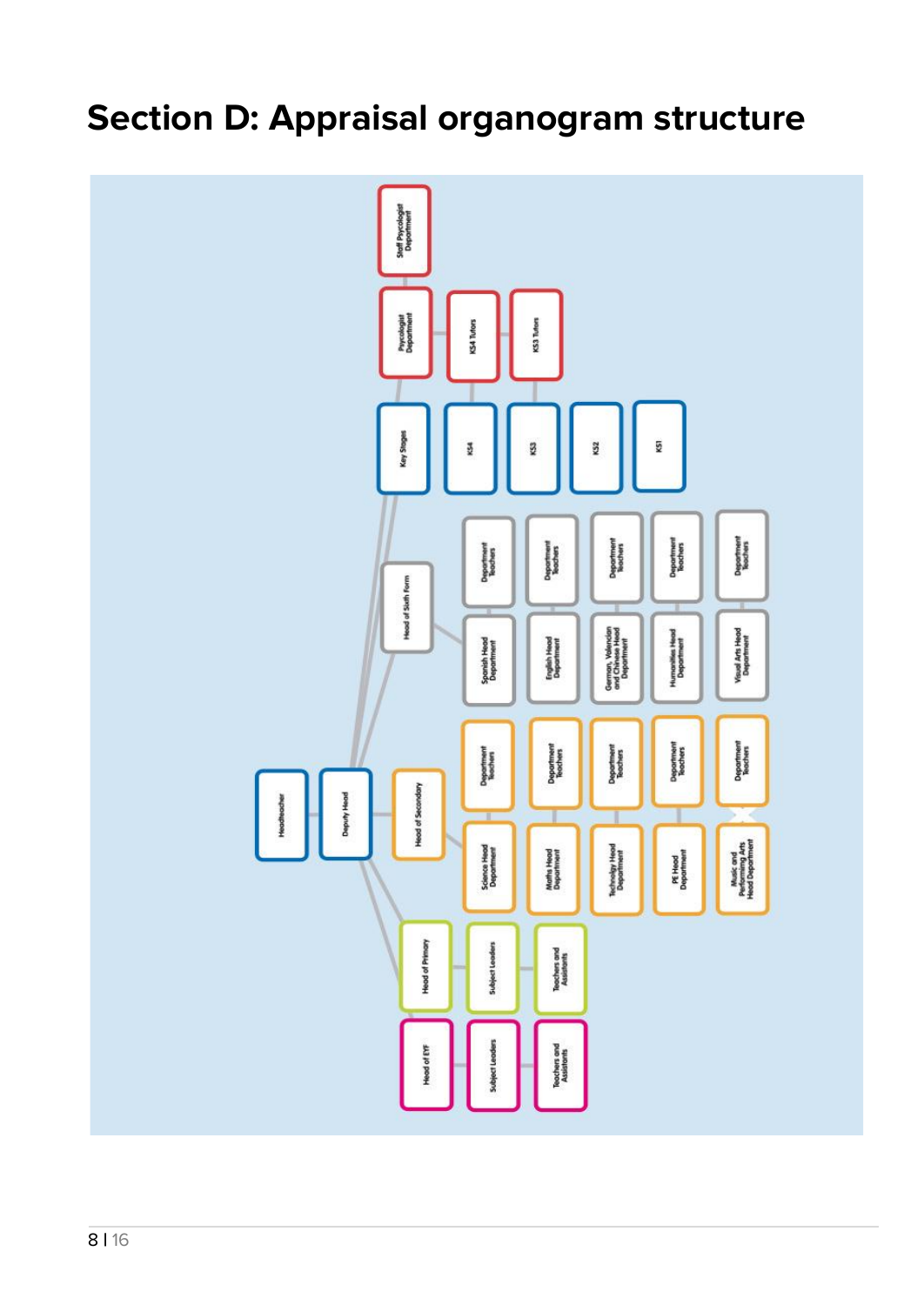## <span id="page-12-0"></span>**Section D: Appendix.**

## <span id="page-12-1"></span>**Appendix 1:**

### <span id="page-12-2"></span>**1. Teachers' Standards.**

#### <span id="page-12-3"></span>**1. 1. Teaching:**

A teacher must:

| 1. SET HIGH EXPECTATIONS WHICH INSPIRE, MOTIVATE AND CHALLENGE PUPILS |                                                                                                                                                                                               |  |  |
|-----------------------------------------------------------------------|-----------------------------------------------------------------------------------------------------------------------------------------------------------------------------------------------|--|--|
| 1a                                                                    | Set an example in providing a safe and stimulating environment for pupils of all abilities, needs and<br>ages, rooted in and encouraging mutual respect that significantly develops learning. |  |  |
| 1 <sub>b</sub>                                                        | Set differentiated goals and targets based on an in-depth knowledge of individuals and groups of<br>pupils that enthuse, motivate and challenge all pupils.                                   |  |  |
| 1 <sub>c</sub>                                                        | Effectively promote and demonstrate the positive attitudes, values and behaviour which are expected<br>of pupils.                                                                             |  |  |

| 2. PROMOTE GOOD PROGRESS AND OUTCOMES BY PUPILS |                                                                                                                                                                                          |  |
|-------------------------------------------------|------------------------------------------------------------------------------------------------------------------------------------------------------------------------------------------|--|
| 2a                                              | Be accountable for continuously high levels of pupils' attainment, progress and outcomes.                                                                                                |  |
| 2b                                              | Demonstrate a clear knowledge of pupils' individual capabilities within differentiated SOW's and<br>lesson plans to develop independent learning.                                        |  |
| 2c                                              | Create opportunities for pupils to reflect on the progress they have made and enable them to set<br>individual targets to significantly develop their performance.                       |  |
| 2d                                              | Demonstrate an excellent knowledge and understanding of how pupils learn and how this impacts on<br>teaching, implementing this in classroom teaching and sharing this with other staff. |  |
| 2e                                              | Inspire pupils to take a mature and conscientious attitude to their own work and study, enabling them<br>to help develop the learning of others.                                         |  |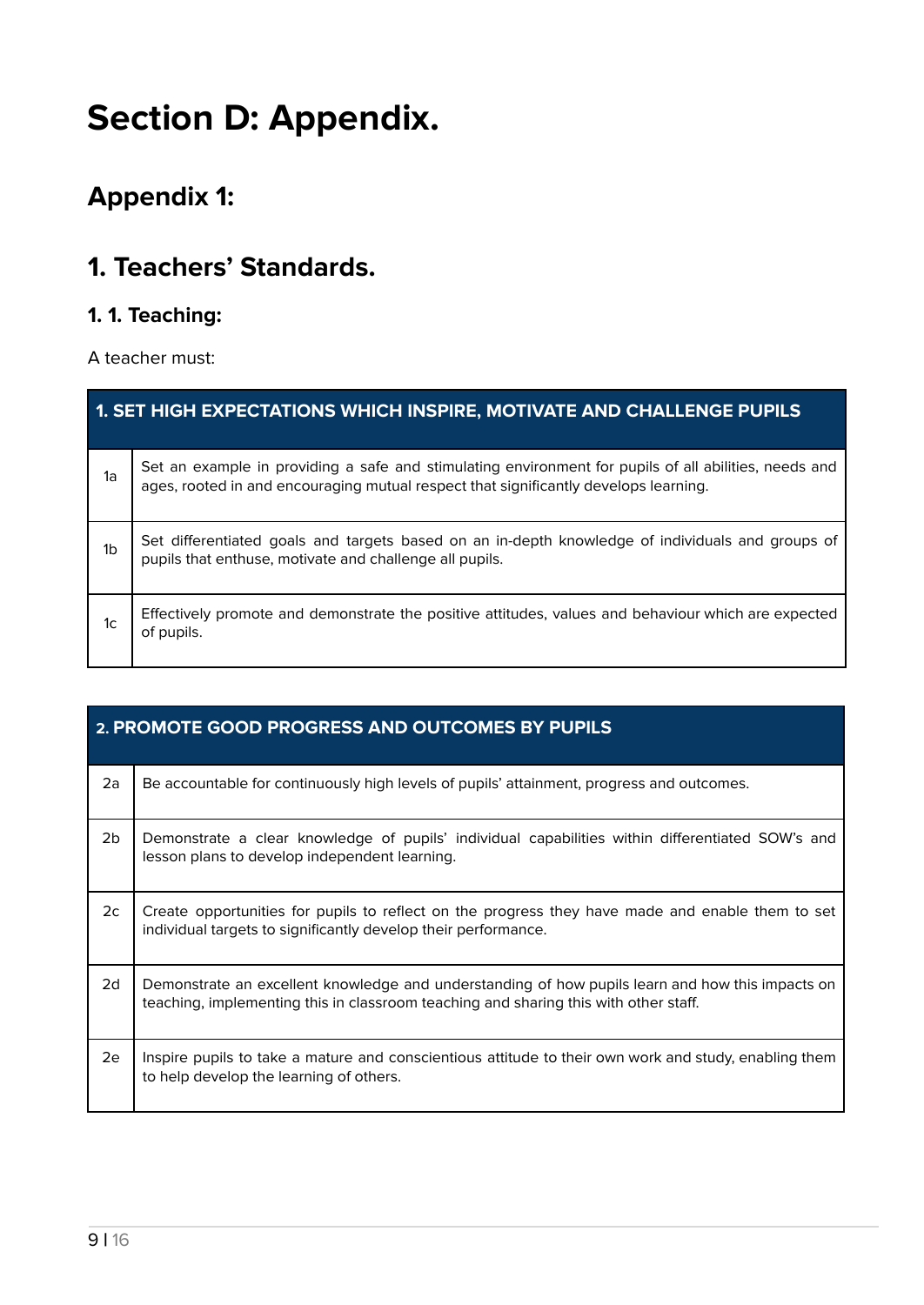| 3. DEMONSTRATE GOOD SUBJECT AND CURRICULUM KNOWLEDGE |                                                                                                                                                                                                                                          |  |  |
|------------------------------------------------------|------------------------------------------------------------------------------------------------------------------------------------------------------------------------------------------------------------------------------------------|--|--|
| 3a                                                   | Have an up to date and excellent and/or extensive knowledge of the relevant subject(s) and<br>curriculum areas, including the different types of qualifications and specifications and their suitability<br>for meeting learners' needs. |  |  |
| 3b                                                   | Contribute to the professional development of colleagues by sharing critical /and extensive<br>understanding of developments in the subject and curriculum areas, and promote the value of<br>scholarship.                               |  |  |
| 3c                                                   | Promote collaboration and develop high standards of literacy, articulacy and the correct use of<br>standard English, in specialist subject and cross curricular activities.                                                              |  |  |

| <b>4. PLAN AND TEACH WELL-STRUCTURED LESSONS</b> |                                                                                                                                                                                                   |  |
|--------------------------------------------------|---------------------------------------------------------------------------------------------------------------------------------------------------------------------------------------------------|--|
| 4a                                               | Embed knowledge and develop high levels of understanding through clear and effective goals and<br>lesson time.                                                                                    |  |
| 4b                                               | Promote and encourage a love of learning and stimulate and develop children's intellectual curiosity.<br>Enable other staff to do the same.                                                       |  |
| 4c                                               | Continually set challenging and differentiated homework and extension work. Plan other out-of-class<br>activities to consolidate and extend the knowledge and understanding pupils have acquired. |  |
| 4d                                               | Reflect systematically on the effectiveness of lessons and approaches to teaching, developing own<br>and other's teaching practice to improve the learning of pupils.                             |  |
| 4e                                               | Support and enable others to provide an engaging curriculum within the relevant subject area(s).                                                                                                  |  |

| 5. ADAPT TEACHING TO RESPOND TO THE STRENGTHS AND NEEDS OF ALL PUPILS |                                                                                                                                                                                                             |  |  |
|-----------------------------------------------------------------------|-------------------------------------------------------------------------------------------------------------------------------------------------------------------------------------------------------------|--|--|
| 5a                                                                    | Promote effective differentiation and personalized approaches to learning which ensure pupils are<br>taught effectively. Use a range of strategies to develop the effectiveness of LSA support.             |  |  |
| 5b                                                                    | Promote understanding of how a range of factors can inhibit pupils' ability to learn, and show others<br>how to put effective systems in place to help overcome these.                                      |  |  |
| 5c                                                                    | Use an in-depth awareness of the physical, social and intellectual development of children to share<br>teaching skills and techniques, which supports pupils' education at different stages of development. |  |  |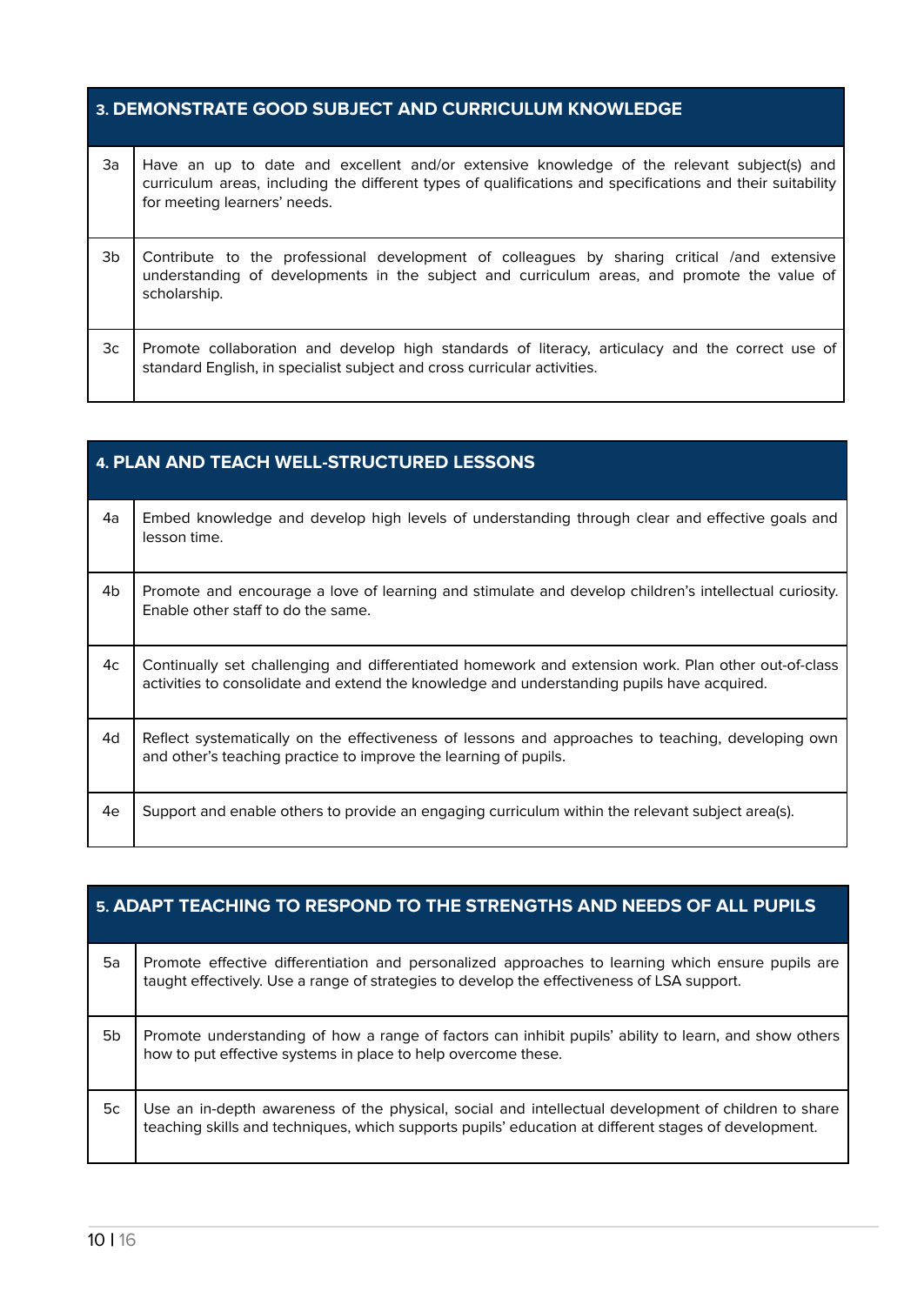5d have a clear understanding and respond to the needs of all pupils, including those with special educational needs; those of high ability; those with English as an additional language; those with disabilities; and be able to demonstrate to others a variety of teaching approaches to enable pupils to achieve and make significant progress.

| 6. MAKE ACCURATE AND PRODUCTIVE USE OF ASSESSMENT |                                                                                                                                                                            |  |
|---------------------------------------------------|----------------------------------------------------------------------------------------------------------------------------------------------------------------------------|--|
| 6a                                                | Use effective assessment processes within the relevant subject and curriculum areas, including<br>statutory assessment requirements to develop learning.                   |  |
| 6b                                                | Make effective use of formative and summative assessment to ensure high levels of pupils' progress.                                                                        |  |
| 6c                                                | Effectively use relevant data to develop progress, set targets, and plan subsequent differentiated<br>lessons for the promotion of high levels of learning.                |  |
| 6d                                                | Give individual pupils regular, positive and effective feedback, both orally and through a range of<br>marking strategies, and enabling pupils to respond to the feedback. |  |

## **7. MANAGE BEHAVIOUR EFFECTIVELY TO ENSURE A GOOD AND SAFE LEARNING ENVIRONMENT** 7a Model effective routines for behaviour in classrooms that promote learning, and take responsibility for promoting good and courteous behaviour both in classrooms and around the school, in accordance with the school's behaviour policy. 7b Model high expectations of behaviour, and implement a framework for discipline with a range of strategies, using praise, sanctions and rewards consistently and fairly. 7c Manage all classes effectively, using a range of approaches which are appropriate to pupils' needs in order to involve and motivate them and improve standards of achievement. 7d Model excellent relationships with pupils, exercise appropriate authority, and act decisively when necessary.

#### **8. FULFIL WIDER PROFESSIONAL RESPONSIBILITIES**

8a | Make a positive and effective contribution to the wider life and ethos of the school, encouraging others to do the same.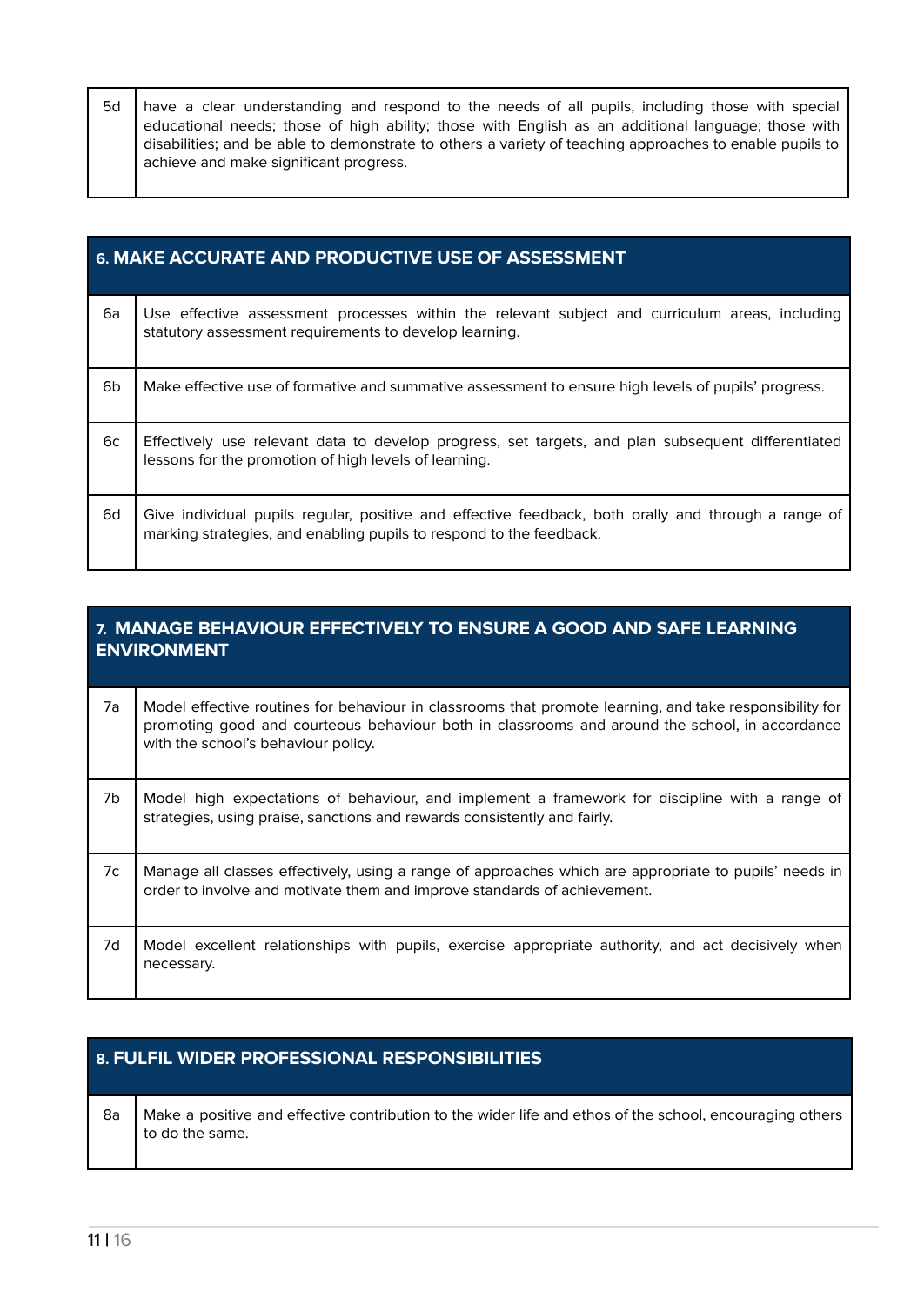| 8b | Model effective professional relationships with colleagues, knowing how and when to draw on and give<br>advice and specialist support.                      |
|----|-------------------------------------------------------------------------------------------------------------------------------------------------------------|
| 8c | Deploy support staff effectively.                                                                                                                           |
| 8d | Take responsibility for improving teaching and learning through appropriate professional development,<br>responding to advice and feedback from colleagues. |
| 8e | Communicate effectively with parents to develop pupils' achievements and well-being.                                                                        |

#### <span id="page-15-0"></span>**1. 2. Personal and Professional Conduct.**

The following statements define the behaviour and attitudes which set the required standard for conduct throughout a teacher's career.

Teachers uphold public trust in the profession and maintain high standards of ethics and behaviour, within and outside school, by:

1. Treating pupils with dignity, building relationships rooted in mutual respect, and at all times observing proper boundaries appropriate to a teacher's professional position.

2. Having regard to the need to safeguard pupils' well-being, in accordance with statutory provisions.

3. Showing tolerance of and respect for the rights of others.

4. Not undermining fundamental British and Spanish values, including democracy, the rule of law, individual liberty and mutual respect, and tolerance of those with different faiths and beliefs.

5. Ensuring that personal beliefs are not expressed in ways which exploit pupils' vulnerability or might lead them to break the law.

6. Teachers must have a proper and professional regard for the ethos, policies and practice of the school in which they teach, and maintain high standards in their own attendance and punctuality.

7. Teachers must have an understanding of, and always act within, the statutory frameworks which set out their professional duties and responsibilities. The legal frameworks of reference are regulated in the policies of the school, in the current Collective Agreement for private schools and the Spanish Statute of Workers Rights.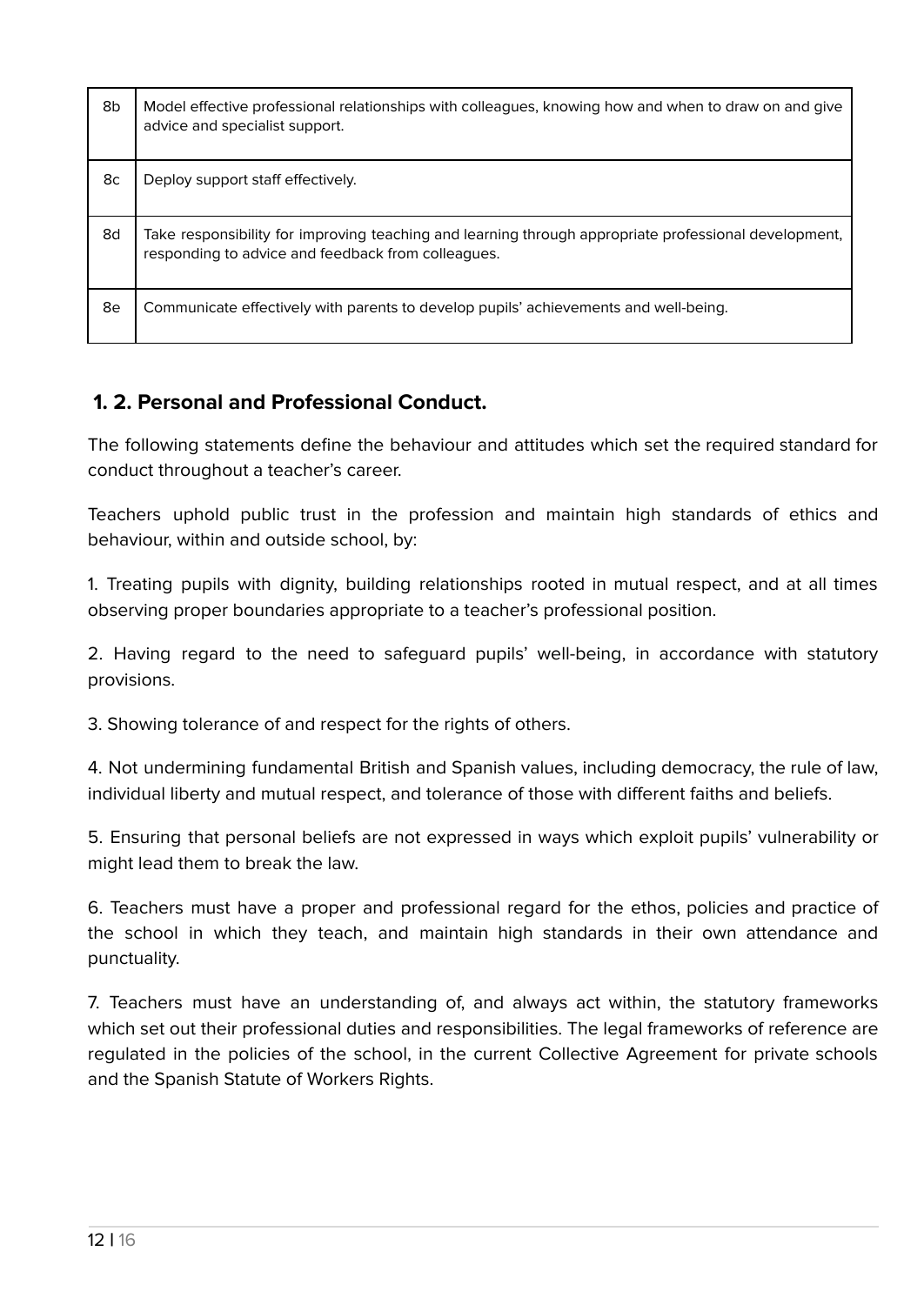## <span id="page-16-0"></span>**Appendix 2:**

## **Self-Appraisal Form**

<span id="page-16-1"></span>Please complete this with your designated appraiser and email to your Appraiser and copy to your Stage Coordinator

| Name:                     | 1 Role: □ Support □ Assistant □ Teacher □ HoD/ Subject leader □<br>KS <sup>o</sup> Head of Stage |
|---------------------------|--------------------------------------------------------------------------------------------------|
| Year Group/ Main subject: | $\circ$ EYF<br>□ Secondarv<br>□ Primarv<br>$\circ$ Sixth Form<br>Stage:                          |

#### <span id="page-16-2"></span>1. What have been your achievements in the last 12 months or since taking up appointment if sooner?

|                | <b>ACHIEVEMENTS</b> | <b>COMMENT</b> |
|----------------|---------------------|----------------|
|                |                     |                |
| $\overline{2}$ |                     |                |
| 3              |                     |                |
| 4              |                     |                |

#### <span id="page-16-3"></span>**2. What are your targets for the coming academic year?How are you going to achieve them?**

<span id="page-16-4"></span>We have set two targets for all teaching staff by stages- please do not amend these

|   | <b>GOALS AND PRIORITIES (2020-2021)</b> | <b>COMMENT</b><br>(How will you meet these SIP goals?) |
|---|-----------------------------------------|--------------------------------------------------------|
| 1 | <b>FROM SIP</b>                         |                                                        |
| 2 | <b>FROM SIP</b>                         |                                                        |
| 3 | <b>FROM SIP</b>                         |                                                        |
| 4 | Personal if wanted                      |                                                        |
|   |                                         |                                                        |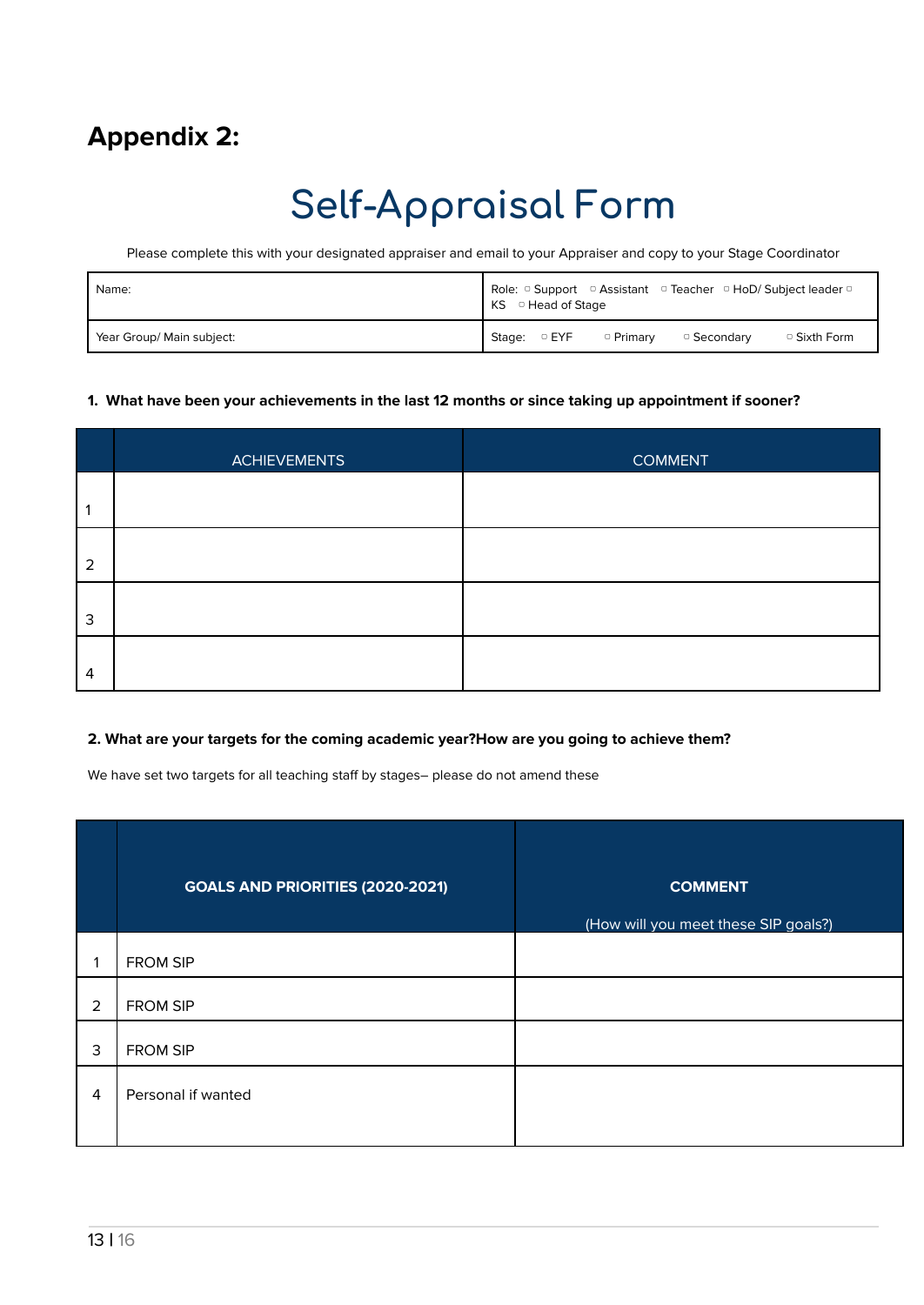**3. What would you have liked to have got better at but did not?**

**4. What were the main obstacles you faced?**

#### **5. Which are you most proud of professionally?**

| <b>SIGNED APPRAISEE</b> | <b>SIGNED APPRAISER</b> |
|-------------------------|-------------------------|
|                         |                         |
|                         |                         |
|                         |                         |
| Date:                   | Date:                   |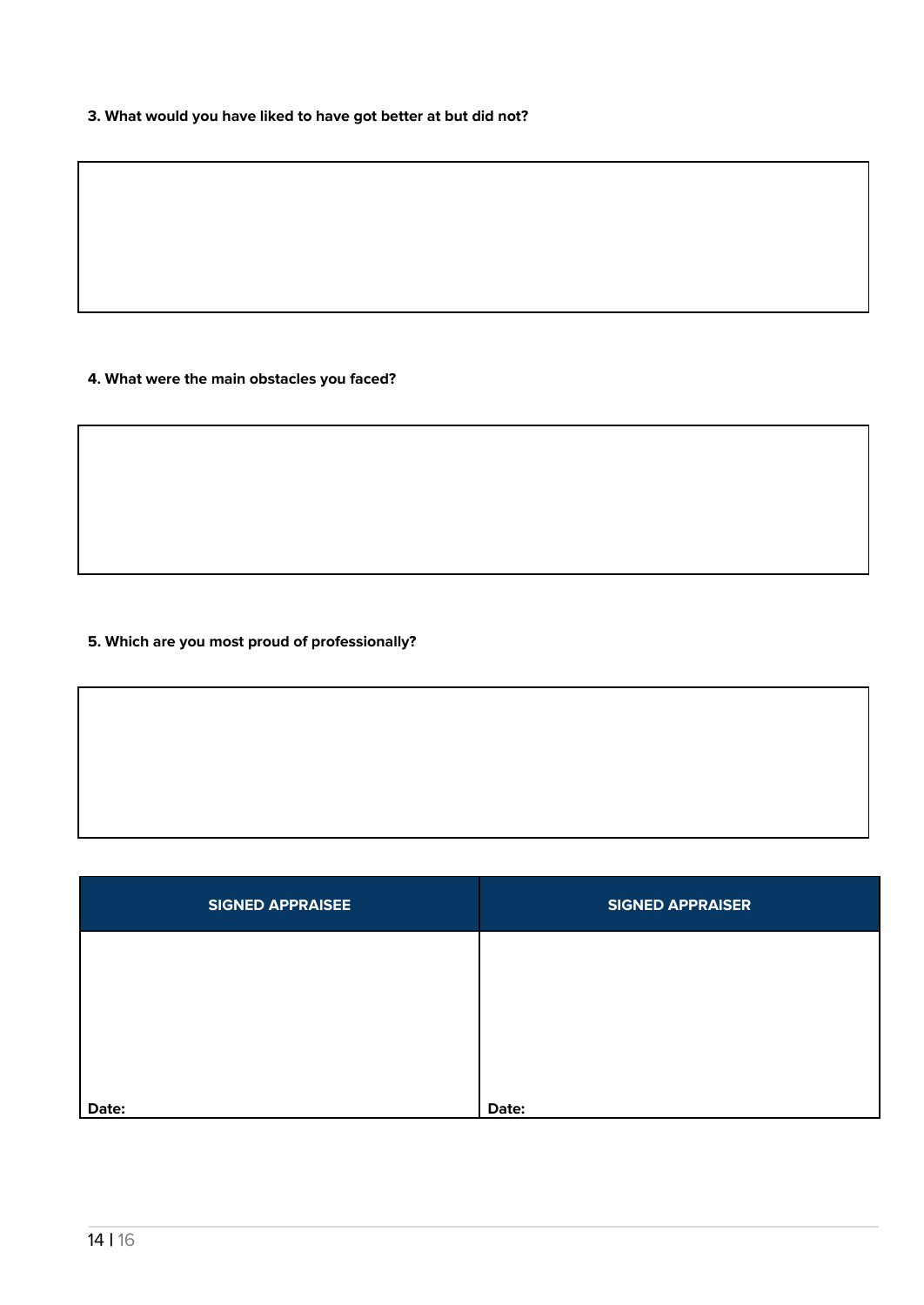<span id="page-18-0"></span>**Appendix 3:**

## **Mid-Year Appraisal Review**

| <b>APPRAISEE NAME</b>  | <b>POST TITLE</b>      |
|------------------------|------------------------|
|                        |                        |
| <b>DATE OF REVIEW:</b> | <b>APPRAISER NAME:</b> |
|                        |                        |

| <b>TARGET 1</b> | <b>STRENGTHS</b> | <b>DEVELOPMENT AREAS</b> |
|-----------------|------------------|--------------------------|
|                 |                  |                          |
|                 |                  |                          |
|                 |                  |                          |

▢ Target Met ▢ Target not Met

| <b>TARGET 2</b> | <b>STRENGTHS</b> | <b>DEVELOPMENT AREAS</b> |
|-----------------|------------------|--------------------------|
|                 |                  |                          |
|                 |                  |                          |
|                 |                  |                          |

▢ Target Met ▢ Target not Met